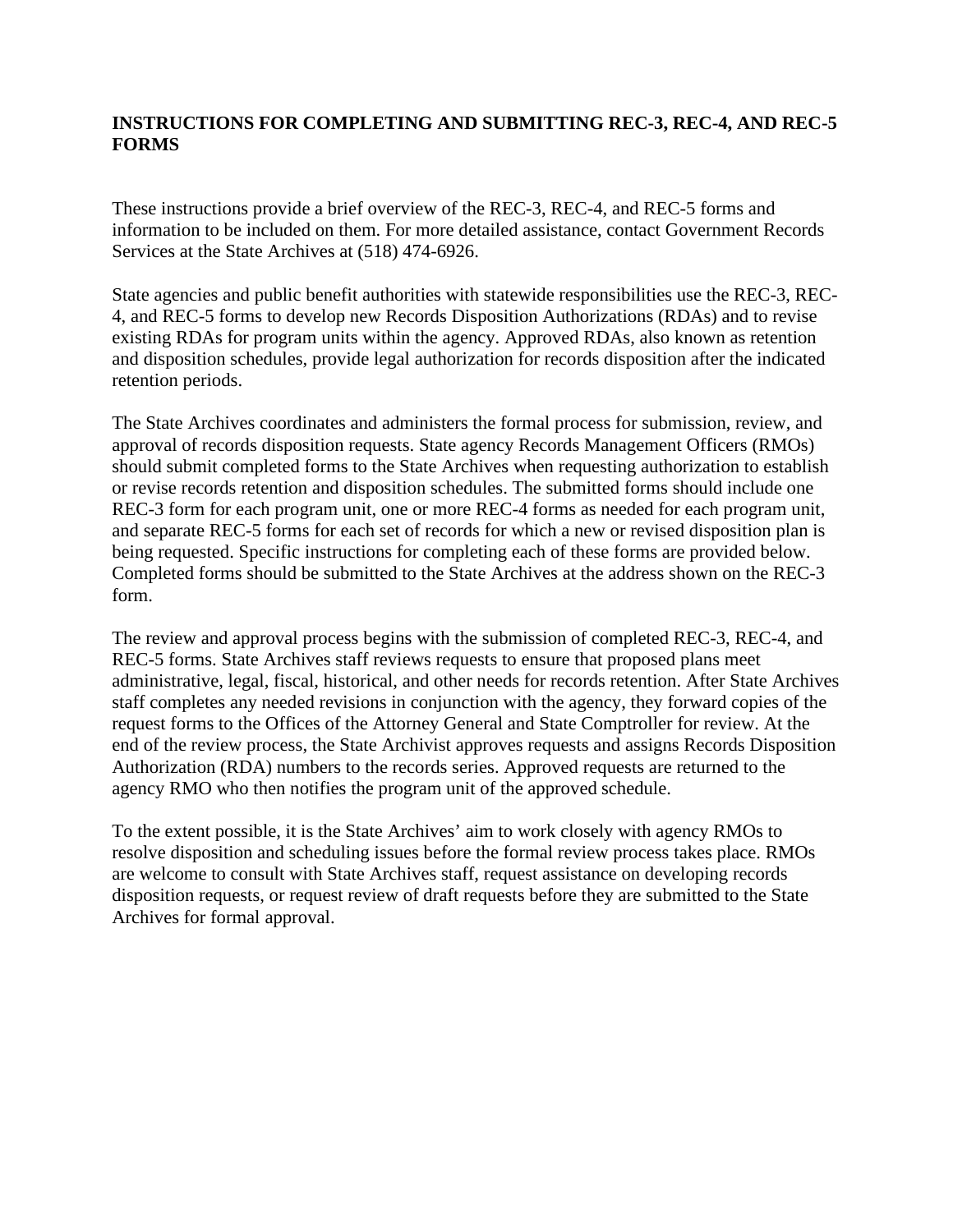## **RECORDS DISPOSITION REQUEST (REC-3)**

The REC-3 form is a cover sheet for the REC-4 and REC-5 forms. It provides basic information about the agency and program unit, program unit mission and function, and requested action(s). One REC-3 form should be used for each program unit schedule.

SECTION A: IDENTIFICATION OF PROGRAM UNIT AND CONTACT PERSON ITEM 1: Enter the name of the agency in which the program unit is located.

ITEM 2: Enter the name of the major division under which the program unit is located. If none exists, leave this item blank.

ITEM 3: Enter the name of any subdivision between the major division and the program unit. If none exists, leave this item blank.

ITEM 4: Enter the name of the program unit.

ITEM 5: Enter the name and telephone number of the agency Records Management Officer (RMO).

SECTION B: PROGRAM UNIT MISSION AND FUNCTION ITEM 6: Provide a brief narrative description of the mission, functions, and responsibilities of the program unit.

SECTION C: ACTION REQUESTED ITEM 7: Place an "X" before the applicable action(s) as follows:

ESTABLISH SCHEDULE: Check this line if you are establishing a schedule for the program unit for the first time.

ADD ITEMS TO EXISTING SCHEDULE: Check this line to add new items to an existing program unit schedule.

REVISE DISPOSITION AUTHORIZATION NUMBERS: Check this line to revise or supersede an approved Records Disposition Authorization (RDA) with a new authorization. List the RDA number(s) to be revised or superseded.

OTHER (SPECIFY): Use this line to request any non-routine scheduling action that will not result in an ongoing schedule for the concerned records. Examples include the transfer of legal custody of records from one agency to another, a request for one-time transfer of archival records to the State Archives, or a request for one-time destruction of records. This line should also be used to request cancellation of obsolete program unit RDAs not being replaced by new RDAs.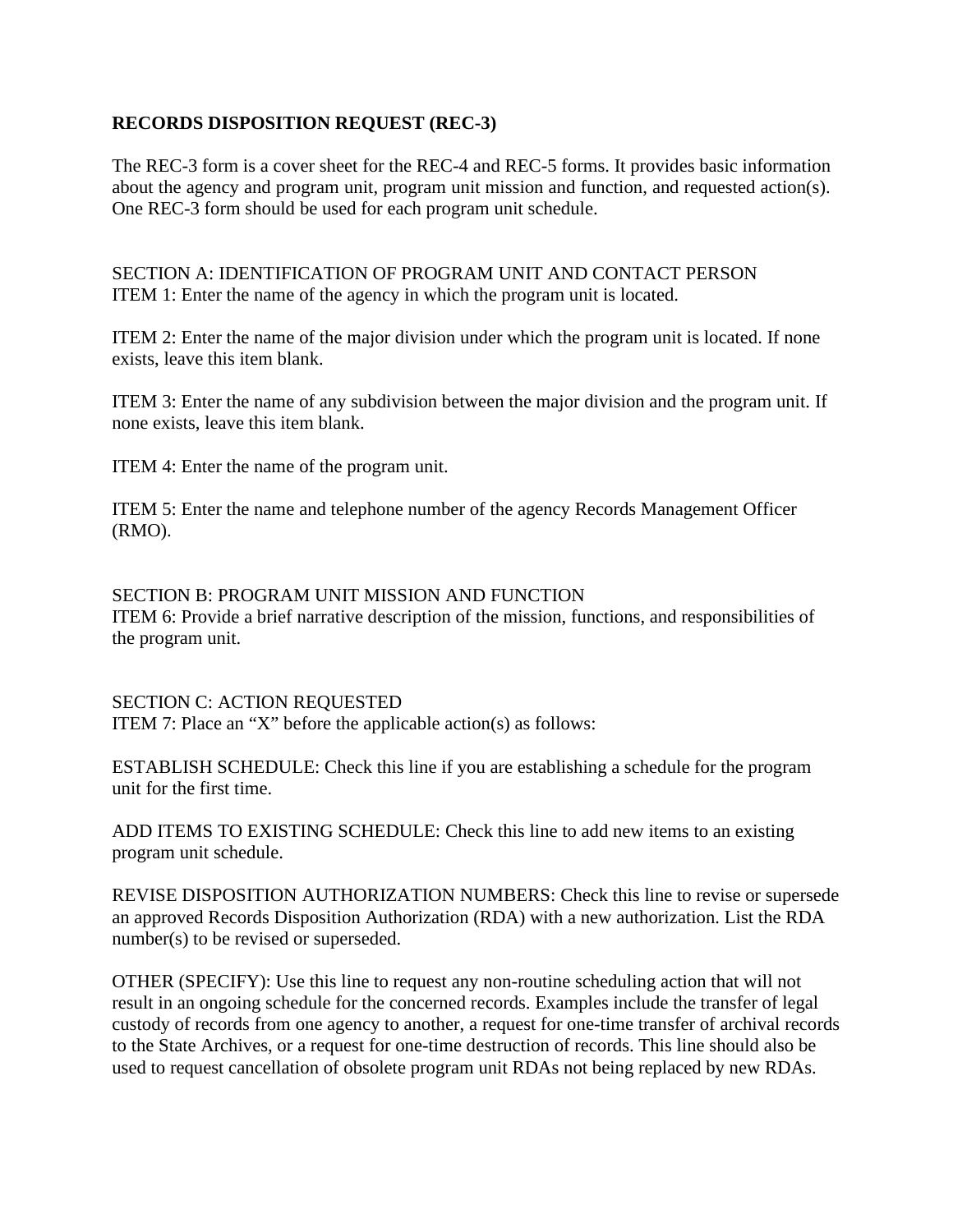ITEM 8: The agency RMO must sign and date the request. The signature constitutes the agency's certification that the records listed in the request do not have sufficient administrative, legal, fiscal, or other value to the agency to warrant their continued retention beyond the expiration of the proposed retention periods.

SECTION D: SUMMARY OF ACTION TAKEN and SECTION E: AUTHORIZING SIGNATURE

Leave blank. The State Archives will complete these sections at the time a schedule request is approved.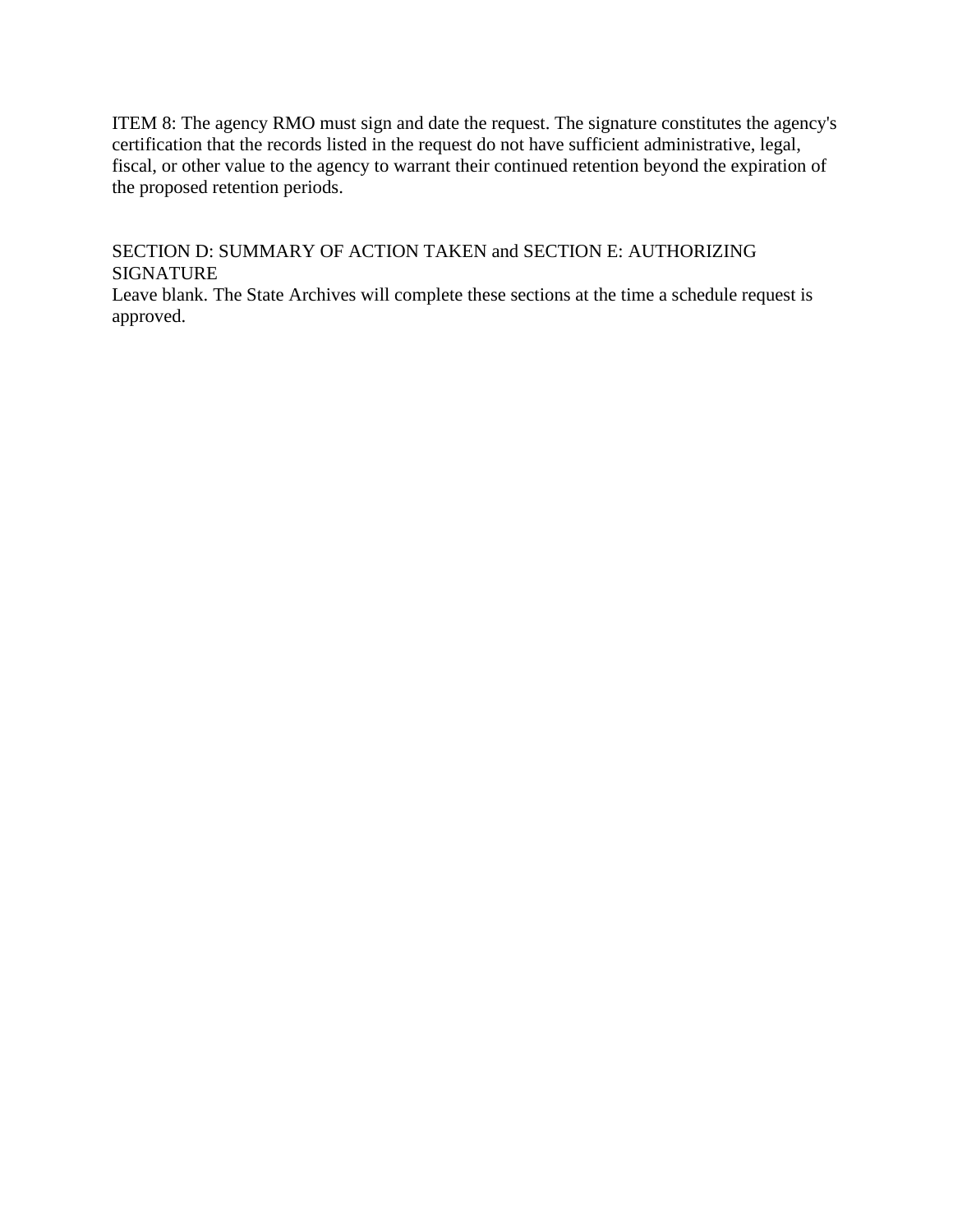## **RETENTION AND DISPOSITION SCHEDULE (REC-4)**

Complete one REC-4 for each program unit within an agency, using as many pages as needed. The REC-4 should list all currently approved Records Disposition Authorizations for the unit as well as those series for which Records Disposition Authorizations (RDAs) are being revised or requested for the first time. By listing all series on the REC-4 form, the program unit ensures that the REC-4 is an up-to-date summary of all unit RDAs.

AGENCY: Enter the name of the agency in which the program unit is located.

PROGRAM UNIT: Enter the name of the program unit.

For each records series in the program unit, including those which have been previously approved for disposition, provide the following information:

AGENCY NUMBER: Indicate the unique number assigned by the agency to the records series, as included on the REC-5 form. Note that this number must be 8 characters or less (including blank spaces).

DISPOSITION AUTHORIZATION NUMBER: If the record series is already approved for disposition, enter the RDA number in this box. The existing RDA number should be entered even if the request is to revise that authorization. If a disposition authorization for a series is being requested for the first time, leave blank.

SERIES TITLE: List the series title from each REC-5 form completed by the program unit.

RECOMMENDED RETENTION AND DISPOSITION: Briefly summarize the proposed retention and disposition of records in the series as indicated on the REC-5 form, including the minimum length of time the records must be retained, the event that commences the retention period, and the final disposition of the records (Example: Destroy 2 years after expiration of contract). Verify that the information in this box matches the information on the applicable REC-5 form.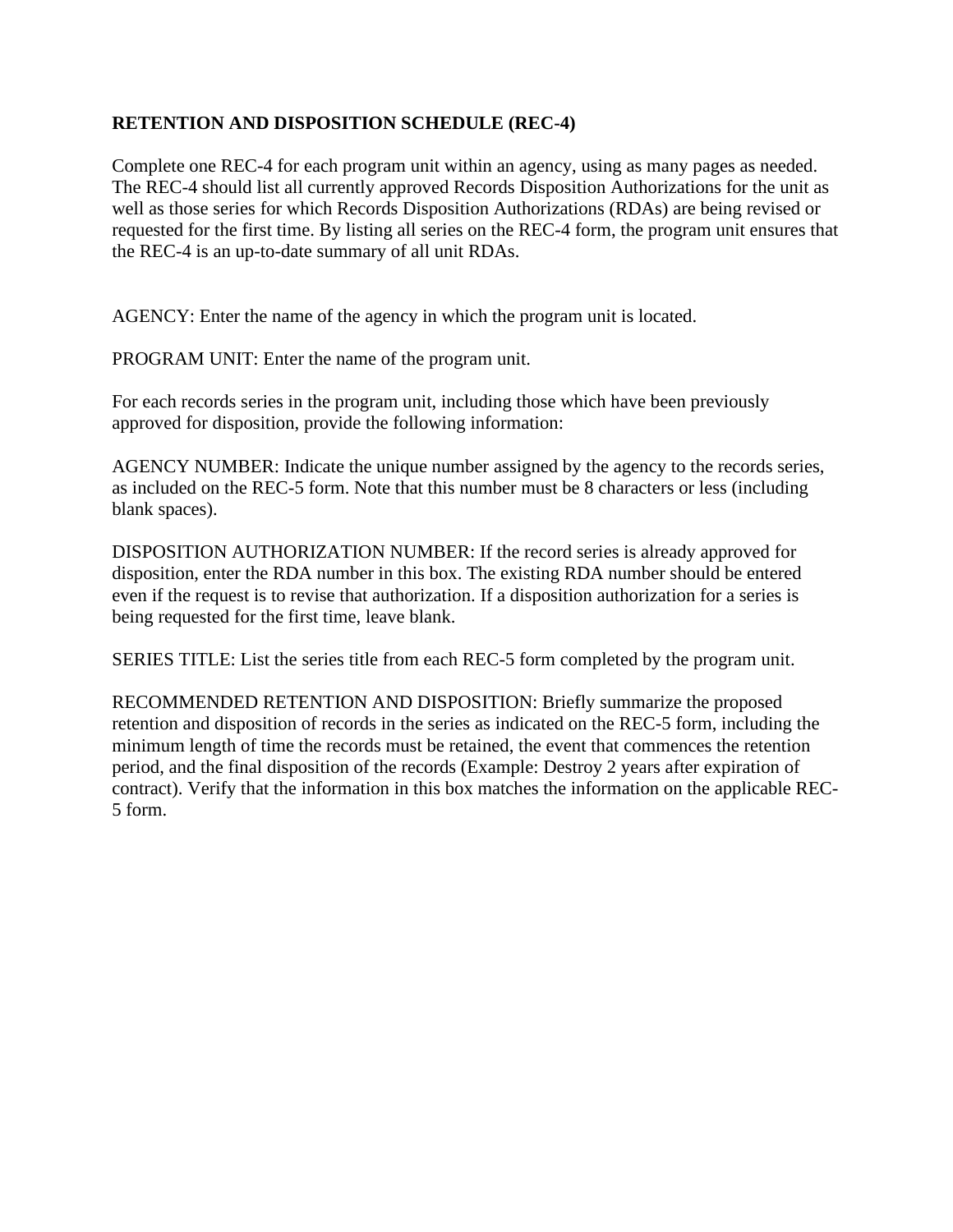## **RECORDS SERIES DESCRIPTION (REC-5)**

Complete one REC-5 for each records series for which a new or revised Records Disposition Authorization is being requested. A record series is a group of related records (such as board minutes, grant applications, or audit files) that are normally used and filed together, and which usually have the same retention requirements.

AGENCY NUMBER: Located at upper right hand corner of the REC-5 form. Assign a unique code (8 characters or less) to each REC-5 form to serve as a temporary control number. Agencies can use any coding system of their choice, although a common method is a combination of letters and numbers for each records series in a program unit. For example, if three REC-5s are being prepared for records in a Human Resources unit, they might be numbered HR-01, HR-02, and HR-03.

DISPOSITION AUTHORIZATION NUMBER: Located at upper right hand corner of the REC-5 form. Leave this box blank. The State Archives will assign a Records Disposition Authorization (RDA) number when the schedule is approved.

ITEM 1: Enter the name of the agency in which the program unit is located.

ITEM 2: Enter the name of the program unit.

ITEM 3: Enter the title of the records series. The title should indicate a name for the set of records that is clear to both outsiders and agency staff.

ITEM 4: Enter a brief description of the nature and contents of the records series that provides an accurate summary of the records. All acronyms should be spelled out. The description should include enough detail so that outsiders can readily understand the nature and contents of the records.

ITEM 5: Enter the year (only) of the earliest existing records in the record series, including records stored offsite. If the year is uncertain, indicate an approximate date (ex., "ca. 1985").

ITEM 6: If records in the record series are still being created, enter "current." If the records are no longer being created, enter the most recent year of existing records.

ITEM 7: Enter the approximate total volume of records in the series for each applicable format. Paper records should be measured in "cubic feet," microfilm in "rolls," and everything else in "items." If actual counts are unavailable, use a best estimate.

ITEM 8: Enter the estimated annual growth in cubic feet of the records series for paper records only. Annual growth is the quantity of new records received and generated in a typical year.